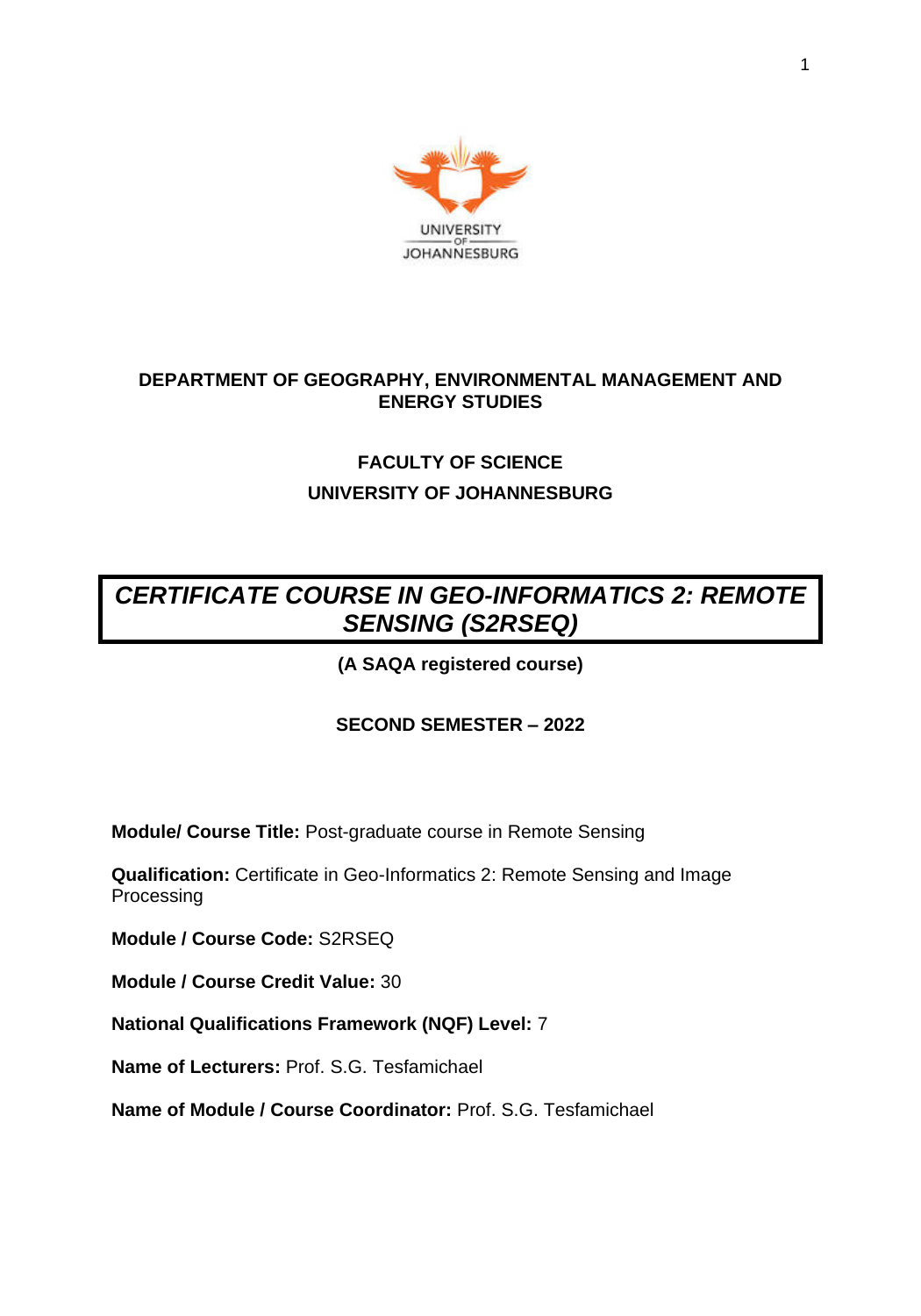#### **1. PURPOSE OF THE QUALIFICATION**

The **Geo-Informatics 2: Remote Sensing and Image Processing** course is an NQF Level 7 module that runs for a full semester (14 weeks). The course aims to familiarize postgraduate students with the utility of remote sensing to a wide range of study fields that have direct or indirect relevance to geographical and environmental forms and processes. This is essential in stimulating geographical and environmental science thinking and research that applies state-of-the-art spatial technologies.

The course is intended to equip students with the skill to design, undertake and report academic research efforts that relate to remote sensing techniques. Students are thus expected to work towards being self-motivated readers, inquisitive of ideas and critical reviewers of academic/scientific evidences. It is therefore vital that they allocate substantial amount of time to gain an in-depth understanding of the subject matters covered in the course. This is achieved through knowledge absorption in both the theories and practical applications of remote sensing and image interpretation for information extraction.

### **2. ACADEMIC REQUIREMENTS**

Students who intend to register for the course must have a recognized Bachelor's degree or equivalent qualification, preferably with prior knowledge of Geographic Information System, spatial analysis, remote sensing or aerial photography in undergraduate studies.

### **3. COURSE CONTENT**

The contents below are informed by the predominant experience in the learningteaching of remote sensing techniques worldwide. This experience essentially promotes equipping students with the principles and applications of remote sensing in a plethora of geographical and environmental forms and processes. In doing so, the course strives to keep students abreast with the current technological advances of remote sensing and its applications. To this end, adjustments to the contents may be made whenever necessary.

- 1. Basic principles of electromagnetic radiation
	- Components of remote sensing
	- Electromagnetic energy
	- Interaction of electromagnetic energy and targets on Earth's surface
- 2. Characteristics of remotely-sensed data
	- Active and passive remote sensing
	- Sensors
	- Spatial, spectral, radiometric, temporal resolutions
- 3. Earth observation sensors
	- Weather monitoring systems
	- Coastal observation sensors
	- Land observing sensors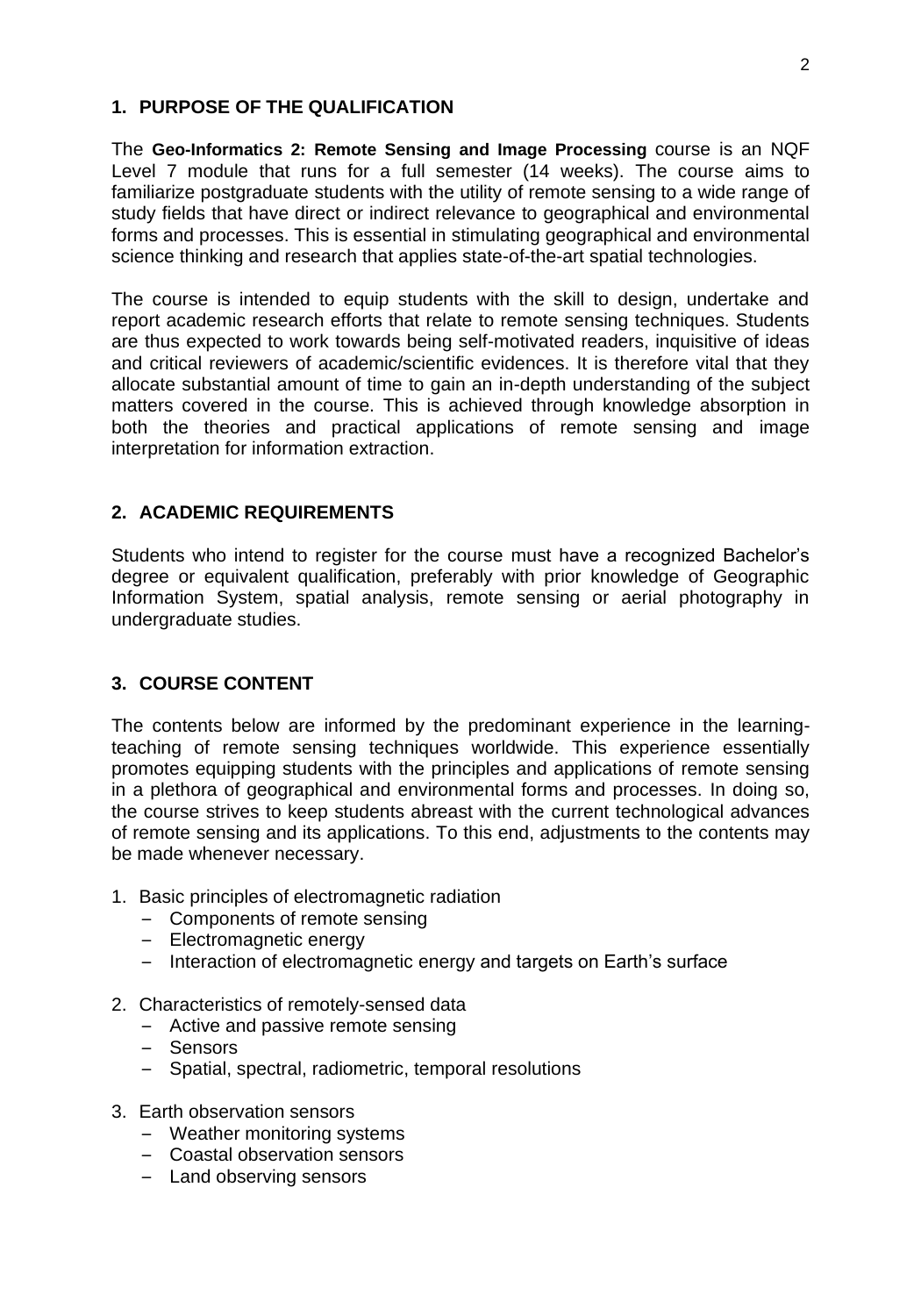- 4. Image analysis and interpretation for land use / land cover classification
	- Image preprocessing
	- Supervised / unsupervised classification
	- Land use / land cover interpretation
- 5. Accuracy assessment
	- Reference data for accuracy assessment
	- Accuracy indices
	- Computation of accuracies
	- Classification errors
- 6. Remote sensing of change detection
	- Benefits of remote sensing for change detection
	- Change detection methods
	- Time-series analysis using remote sensing
- 7. Applications of multispectral remote sensing to vegetation characterisation
	- Species classification
	- Disease/damage monitoring
	- Growth monitoring
	- Biophysical characterization
- 8. Applications of hyperspectral remote sensing to vegetation characterisation
	- Disease/damage monitoring
	- Biophysical characterization
	- Crop seed assessment
- 9. Applications of multispectral/hyperspectral remote sensing to urban environment
	- Rooftop characterisation
	- Urban expansion monitoring
	- Urban heat island mapping
- 10.Applications of multispectral/hyperspectral remote sensing to geology and mining
	- Geoarcheological mapping
	- Mineral monitoring
	- Reclamation monitoring
- 11.Lidar remote sensing
	- Principles of Lidar remote sensing
	- Lidar remote sensing for vegetation biophysical assessment
	- Lidar remote sensing for urban structure classification
	- Lidar–optical fusion for improved vegetation and urban features mapping
- 12.Radar remote sensing
	- Principles of radar remote sensing
	- Factors controlling radar data performance
	- Radar remote sensing for vegetation assessment
	- Radar remote sensing for urban features characterisation
	- Radar remote sensing for land subsidence mapping
	- Radar remote sensing for quantifying soil moisture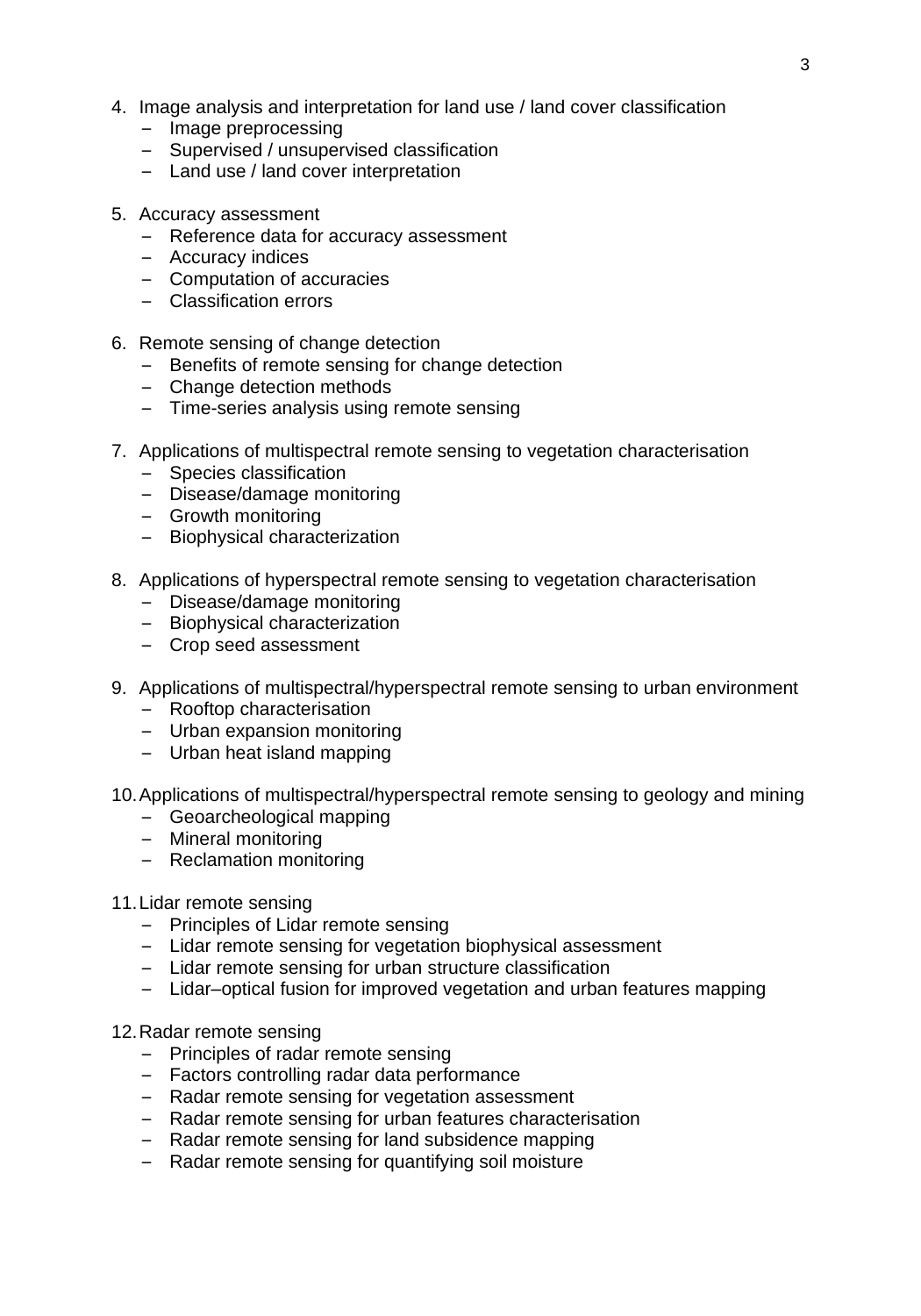#### **4. FEES**

The fee for Geo-Informatics 2: Remote Sensing and Image Processing is **R11000.00 (Eleven thousand rand only) for 2022** when taken as a non-graduate course. Furthermore, students need to arrange their own computers to take the course, should it become necessary to run the course remotely. The course fee is payable **in advance** during registration (If a student discontinues a percentage of this fee can be refunded depending on the date of discontinuation).

*Once you have been notified of acceptance to the course, please contact our Faculty Officer Mrs Tsholanang Nyoka at the following address for assistance in the registration process and to obtain invoice.*

- E-mail: [tshulin@uj.ac.za](mailto:tshulin@uj.ac.za)
- Phone: +27 11 559 2459
- Office: C-Ring 201

#### **5. APPLICATION**

**The application form to enrol for the course is attached at the last page of this document**. Applications to attend the course in the **second semester** must reach the course coordinator before or on **July 8, 2022 for 2022**. Applications can be made by e-mail given below and must be accompanied by certified copies of previous academic records. *You will then receive a notification on the success of your application*.

To submit an application for enrolment to the course or for further information, contact:

> Prof Solomon G. Tesfamichael Course coordinator Dept. of Geography, Environmental Management and Energy Studies University of Johannesburg P.O. Box 524 Auckland Park 2006

Tel. No. (011) 559-3927 Fax. No (011) 559-2430 E-mail: [sgtesfamichael@uj.ac.za](mailto:sgtesfamichael@uj.ac.za) (preferred method)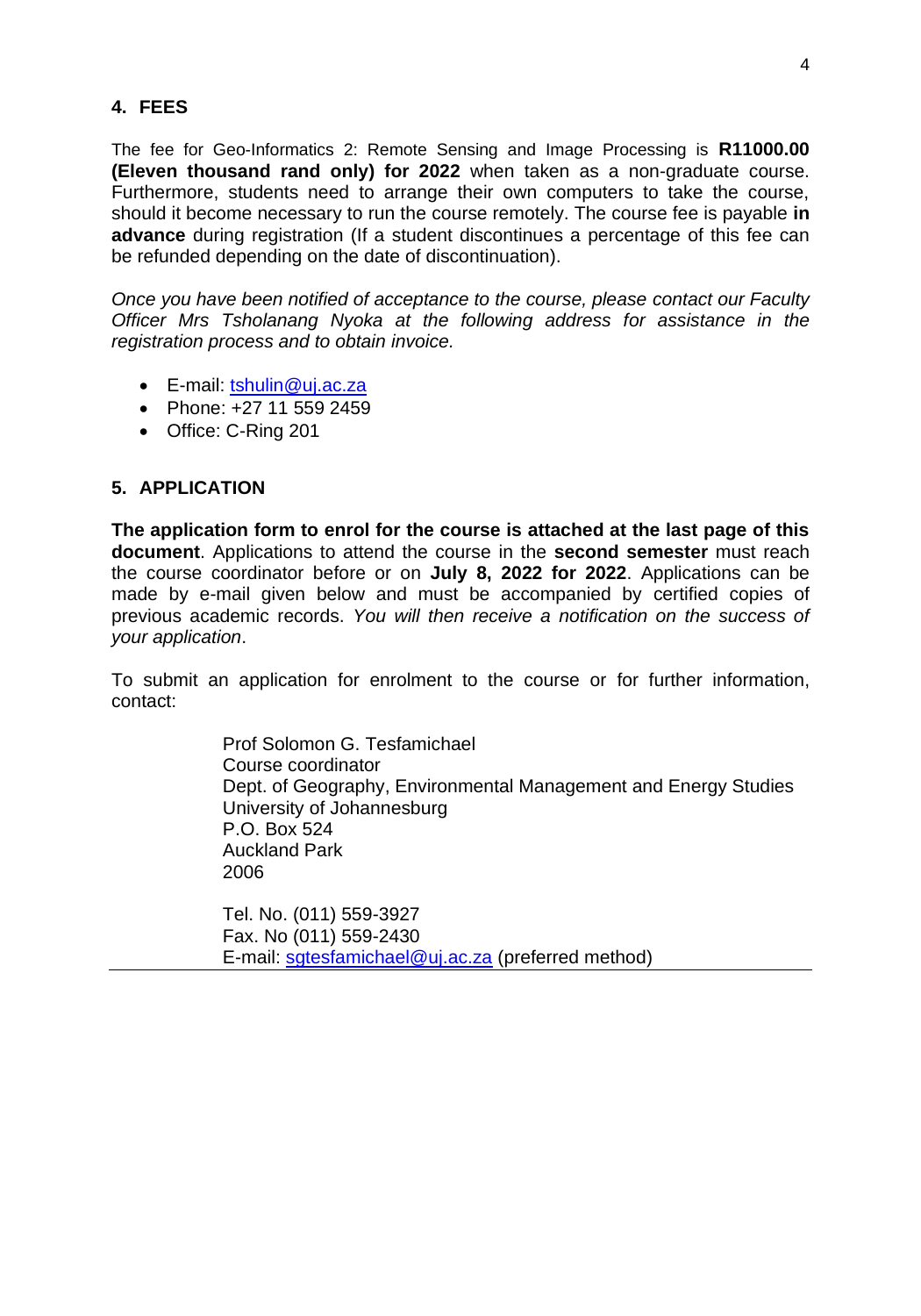### **TAKE NOTE OF THE FOLLOWING ARRANGEMENTS FOR 2022:**

### **Enrolment:**

Enrolment for accepted applicants takes place as follows:

- Department: Geography, Environmental Management and Energy Studies.
- Place: D2 LAB 344H
- Date: July  $11 13$ , 2022
- Time: 9H30 12H30

For students not previously enrolled at UJ, the enrolment will be faster if you fill in the institution's online application form in advance and get a student number.

### **First lecture:**

- Date: July 19, 2022
- Time: 13H00
- Place: D3 LAB 332 or remotely via the internet

#### **Mode of lecture:**

- Lectures and practical sessions will take place in-person offered on campus considering the nature of the course. However, we may be forced to combine inperson and online methods taking into account the current COVID-19 pandemic.
- Mode of lecture will be communicated and updated regularly by the lecturer(s) during the semester.